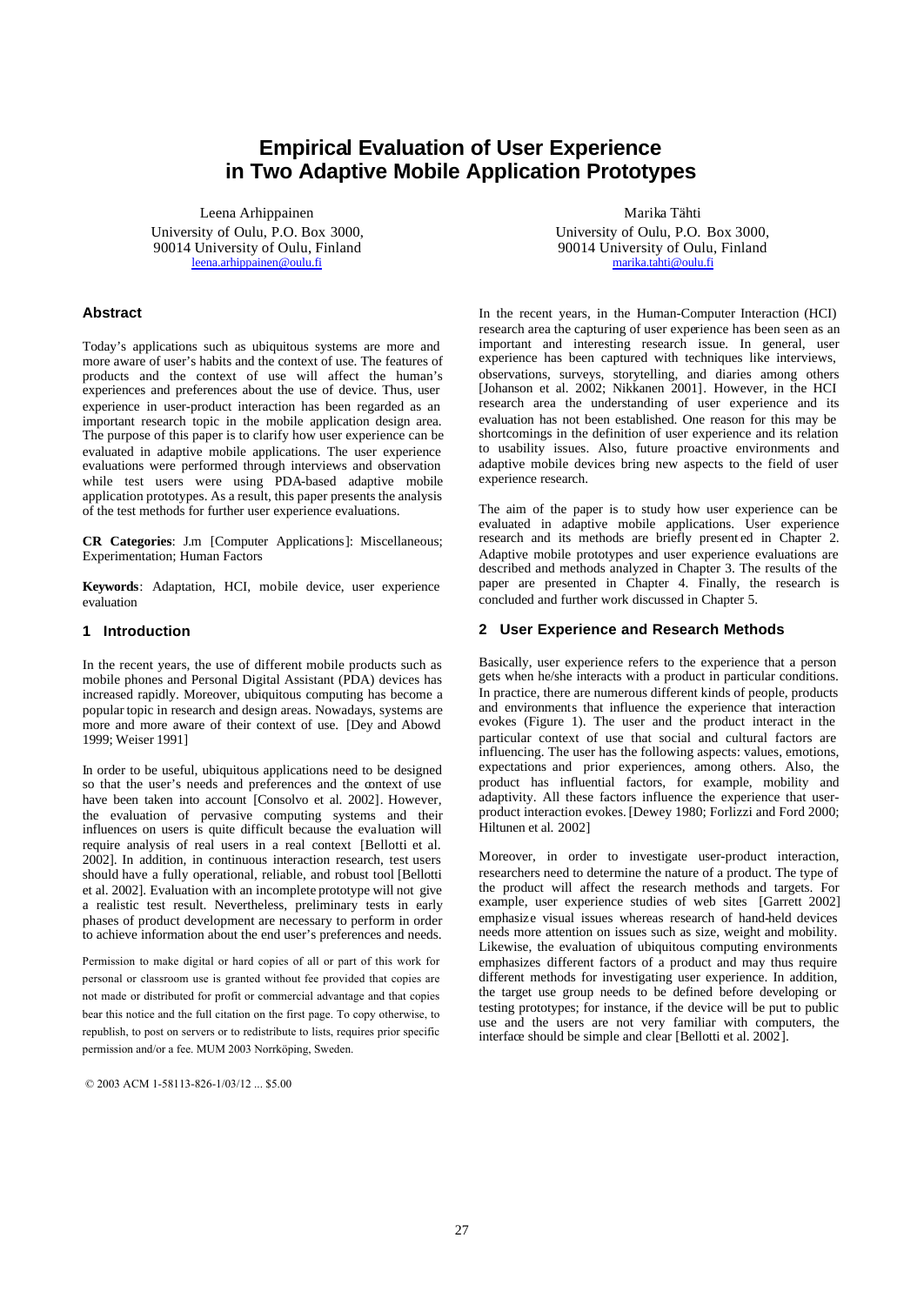

Figure 1.User experience forms in interaction with user and product in the particular context including social and cultural factors

There are several methods in the user experience research area that have been used for capturing experiences, for instance interviews, observation, surveys, diaries, storytelling and prototyping [Nikkanen 2001]. In long-term use, surveys, diaries [Palen and Salzman 2002] and storytelling have been regarded as an effective way to get information about user experience. That is because the user can express some of his/her experiences in a written form. Stories are ways to organize and remember experiences and they enable humans to communicate experiences in different situations to the particular people involved [Forlizzi and Ford 2000]. On the other hand, observation is a suitable method to gather user experience from non-verbal expressions. This is important, because the user may not be aware of his/her experiences or be capable to express them verbally. Buchenau and Fulton Suri [2000] have developed a method called Experience Prototyping for simulating experiences of different situations. The method allows designers, clients or users to "experience it themselves" rather than just witness a demonstration of someone else's experience. [Buchenau and Fulton Suri 2000]

Ubiquitous environments bring new aspects to user experience research. One reason for that is that environments and systems, according to Mark Weiser's vision [1991], should be invisible to the user; however, it should be possible to evaluate the interaction with the system. User experience in this kind of challenging environments and systems have been evaluated by interviews and observations in different ways [Bellotti et al. 2002; Johanson et al. 2002; Fleck et al. 2002].

Bellotti et al. [2002] have utilized different methods in their evaluations. In the first evaluation, they used two different questionnaires: a complete version and a short version. One year later, in the second evaluation, they performed ethnographic observation and qualitative and quantitative measurements [Bellotti et al. 2002]. Johanson et al. [2002] have developed interactive workspaces (iRoom) and performed some experiments of human-computer interaction. In these

experiments they have utilized open participatory meetings with different sets of groups, e.g. expert and student project groups [Johanson et al. 2002]. Fleck et al. [2002] have developed an electronic guidebook for an interactive museum, called Exploration. In this museum, they have performed informal user studies by observing users with and without technology. Moreover, subjects were interviewed after the use of the prototype [Fleck et al. 2002].

# **3 User Experience Evaluations**

In this study, user experience has been evaluated in two different adaptive mobile applications. Both the evaluation cases are presented and their weaknesses and strengths are discussed. Interview was selected as the method, because the amount of test users was quite small; this made it possible to observe user during the interview, and gave an opportunity to make the evaluation flexible. Observation was selected for gathering user experience from non-verbal expressions because the user may not be aware of his/her experiences, or be capable to express them verbally. Also, these methods were well suited for the test situation and resources. The interviews and observations have been analyzed from the user experience point of view, i.e. how well these methods suit user experience research.

# **3.1 The First Evaluation**

The first evaluated prototype Figure 2) is a context-adaptive application and it runs in a Personal Digital Assistant (PDA). This mobile device can localize the user by using WLAN (Wireless Local Area Network) positioning. In addition, the application can learn the user's habits on choosing the phone profile (normal, silent, loud) in a particular room by using routine learning algorithms.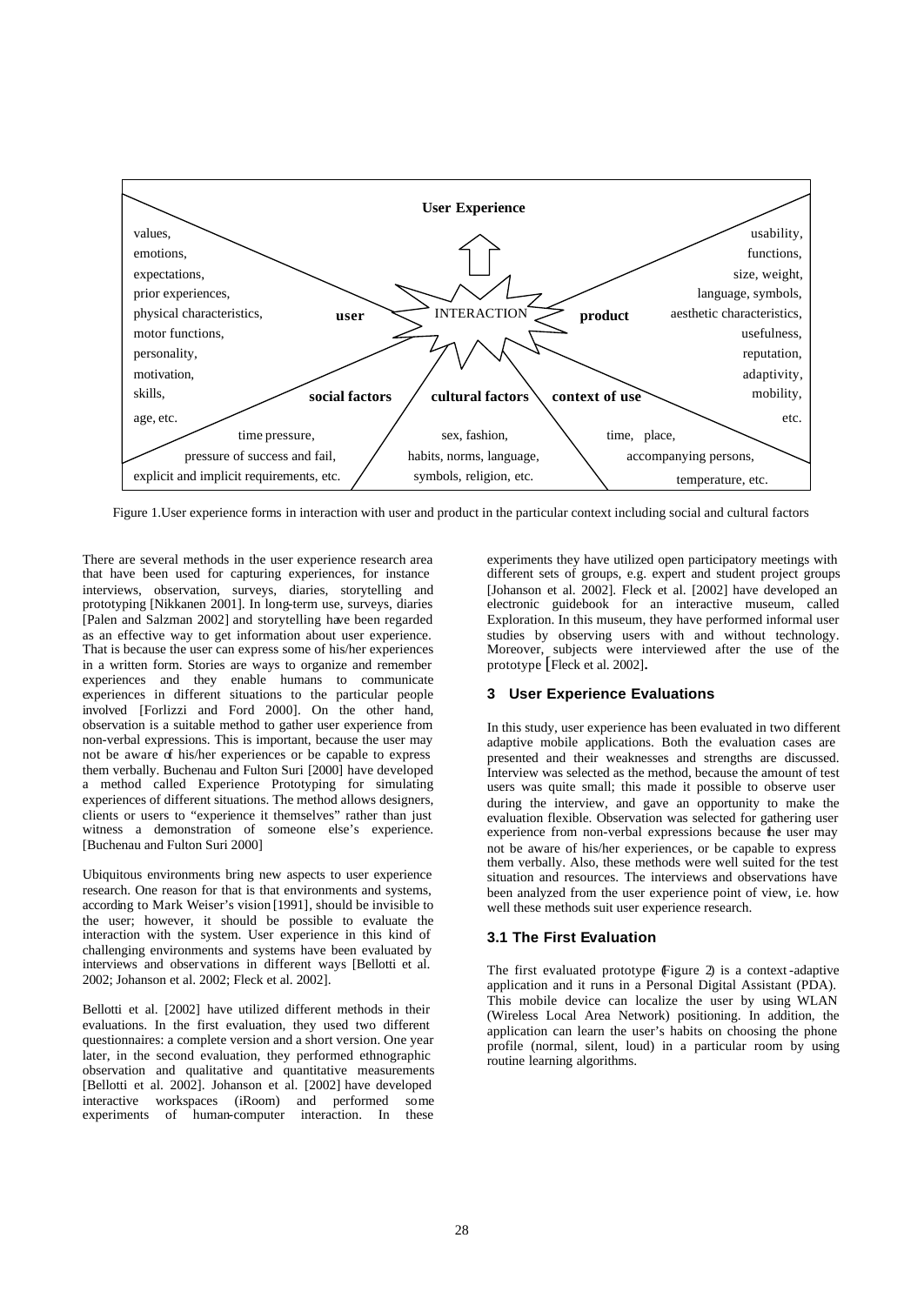

Figure 2. The first adaptive mobile application prototype.

The context-aware application prototype can ask the user if he/she wants the profile to adapt automatically. The user can set the profile of his device and can make notes, for example mark a location of the meeting in the calendar of the prototype. Based on the context information of the user's location, the device can remind the user of the appointed meeting so that the user has enough time to get there, for example five minutes before the meeting. In addition, the user can add notes to the meeting place, and thus the prototype will give reminders of those notes in the meeting.

## *3.1.1 Test Scenario*

The user experience of these applications' features was evaluated with the following predefined scenario:

- The user is using his/her mobile device in a corridor at his/her workplace. The application reminds the user that he/she has a meeting in one minute in a particular meeting room.
- The user enters the meeting place and the application automatically adapts into silent mode.
- When the user is in the meeting room, the application reminds him/her about any notes that he/she has made earlier. The note can be for example that the user must remember to bring forward some important things in the meeting.

This test scenario was created so that it enabled testing of the main adaptive features of the prototype. Moreover, it made it possible to evaluate user experience in the real environment. The first evaluation was conducted in an office-type environment. The test environment consisted of one big corridor and several rooms along it. One of the rooms was the meeting room where the user was going. The test was performed during the workday, and consequently there were some passers-by.

## *3.1.2 Test Methods*

In this case study, the user experience evaluation techniques were interviews before and after the use of the prototype and observation during the use and the interviews. Users were asked to "think aloud" during the test. Interviews and observations were tape-recorded. The interview questions were developed on the basis of literature reviews [Bellotti et al. 2002; Dewey 1980; Forlizzi and Ford 2000; Hiltunen et al. 2002]. The questions concerned the user's prior experiences and present emotions, the prototype's mobility and adaptivity, context of use, and social and cultural factors. The interviews were organized so that one of the researchers asked questions and the other made notes, even though the interview was also recorded. The clerk also asked additional questions. Both of the researchers observed the test user during the interviews.

The observation was selected in order to get some information about the user's emotions and experiences, which he/she may

not be able to describe him/herself. The observation focused on the user's facial expressions and behavior in general. During the test the observations about the user's gestures and behavior were written down. The whole evaluation including interviews took between 20 and 30 minutes.

The prototype was tested with three test users. The aim was to collect different user experiences, so two of the test users were familiar with computers and they had some background in information processing science. One of the users was quite inexperienced with computers and had a background in the humanities. No more test users were used because the aim of the first evaluation session was to collect preliminary information of the suitability of interviews and observations for user experience research.

#### *3.1.3 Analysis of Test Methods*

The study illustrated that int erviews and observations are appropriate methods for evaluating user experience in userproduct interaction. The documenting of the gestures and facial expressions during the test was slow and hard to combine with the particular action. In addition, perhaps some of the gestures were missed. Thus, in order to catch user experience from emotions and facial expressions, observations as well as interviews are better to record onto videotape.

**Goal definition.** The user experience evaluation elicited several improvements for the further tests. For example, a goal for the test has to be predefined, because user experience includes so many different aspects. In the test plan these factors have to be defined and a decision made about which information is needed to be captured; for example, whether experience relating to mobility issues is needed to be gathered, or also adaptivity and the context of use. Moreover, the test situation and atmosphere have to be as natural as possible for the test user because it will affect the kind of user experience that is formed.

**Interview.** It is important that the questions related to user experience are very simple so that the interviewee can understand them easily. Questions should not be strictly directed to user experience issues; for example, the interviewer should not ask, "Did the context of use affect the experiences that arose with the use of the application?" Instead, a better way is to ask "Can you tell something about this test situation? How did you feel about it?" In addition, the order of questions may affect how the interviewees understand the questions and this will influence user experience. For example, the interviewee should not be prompted by asking some questions about user experience before it is a topical issue. This is quite a challenge for user experience researchers because they have to find a balance for when to ask questions and when to expect the user to tell about his/her experiences freely. Nevertheless, it could be difficult for the user to express his/her personal experience verbally.

One of the interesting findings was that if the user was handling the product during interviews he/she may play with the product and not concentrate carefully on the interview questions. On the other hand, when the user has got a product in his/her hands he/she is more interested in discussing it and can perhaps express his/her opinions and experiences about the device better, because after familiarization he/she knows the device better.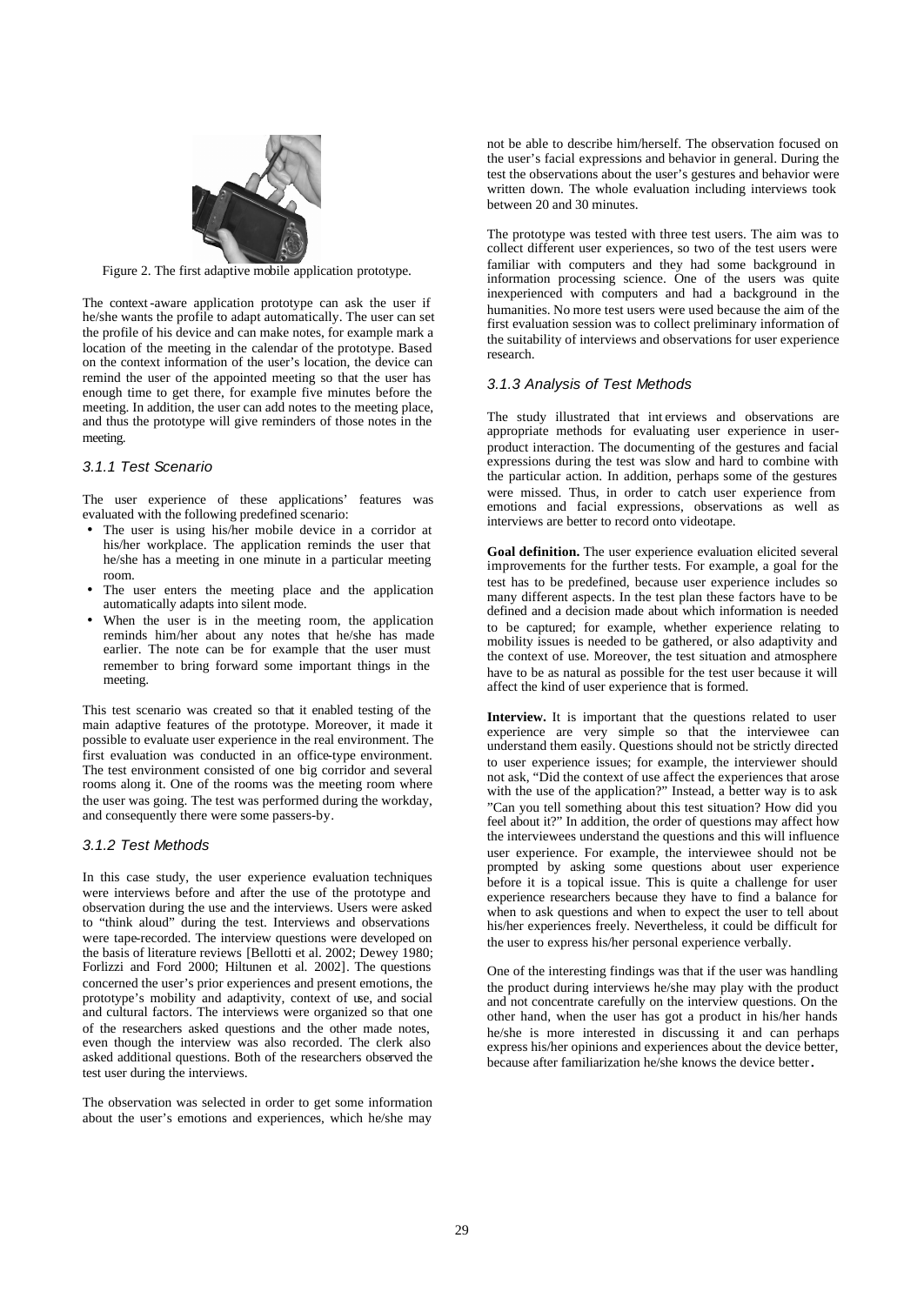## **3.2 The Second Evaluation**

In the second evaluation, the adaptive application is implemented into a PDA-based prototype and it has an adaptive map-based interface (Figure 3). In this application, the map can be positioned according to the user's present location by using WLAN positioning.



Figure 3. The second adaptive mobile application prototype [Rantakokko 2003].

Via the compass feature, the map can be rotated automatically according to a user's orientation. The user can zoom in and out on the map by moving his/her hand under the prototype's proximity sensor. The prototype zooms in when the user puts his/her hand closer to the sensor and vice versa. Scrolling the map is implemented by utilizing an accelerometer. Thus, the user can scroll the map by tilting his/her hand in four directions (forward, backward, left and right). In addition, the prototype's map includes objects and halos the aim of which is to help the user in finding different places and objects faster and more easily. With the halos the user can estimate the distance to a destination. [Rantakokko 2003]

## *3.2.1 Test Scenario*

The test scenario was developed so that it was appropriate for the test environment. The environment was a home laboratory, which consisted of a kitchen, a living room, an office room and a hall. However, it was not appropriate to use the map-based prototype in the home environment. Instead, it is more sensible to evaluate the features of the prototype in some bigger context, for instance a health centre. So, we renamed the test environment more appropriately, e.g. living room was now waiting room.

The tests were performed with the following predefined scenario and test cases:

- **Test case 1:** The user is in the health centre and is given the gesture- and context-sensitive control device for finding the necessary places and objects. The user gets acquainted with the features of the prototype:
	- Positioning: the user identifies him/herself from the screen of the prototype.
	- Compass: The user uses the compass by holding the prototype in front of him/her and turning prototype in front of him/her and turning simultaneously.
	- Zooming: The user zooms by altering the distance from the bottom of the device to other objects.
	- Scrolling: The user tilts the prototype.
	- Service selection: The user clicks the icons and recognizes objects.
- Halo: The user identifies the distance of objects through the arcs of halo circles.
- **Test case 2:** The user is sitting in the living room and waiting to see a doctor. He/she needs to go to the toilet and will use the prototype's feature to find out where the toilet is located.
- **Test case 3:** After going to the toilet, the user needs to wait for the doctor for a moment. He/she wants to change the channel on the TV, but first he/she has to find the remote control. He/she will use the prototype for that.

#### *3.2.2 Test methods*

The improvement ideas from the first evaluation were taken into account in this second evaluation. Hence, interviews and observations were recorded with a video recorder. Before the actual tests a pilot test was performed and it confirmed that the test scenario and cases are appropriate.

At the beginning of the test, the users' backgrounds as well as their familiarity with mobile applications were determined. Interview questions were updated from the first evaluation and they concerned the user's prior experiences and expectations, the prototype's mobility and adaptivity, context of use and social factors.

This evaluation was conducted in a laboratory, because the tested prototype required a particular WLAN environment in order to operate. The user experience evaluation was carried out with ten test users. The purpose was to get user experiences from different kind of users. Thus, half of the users were experienced and had been using PDA devices a lot or at least a little, or they had a background in technology. The other half had never used a device like that and came from different fields of occupation. In each evaluation, the whole test situation including interviews took approximately an hour.

In addition to the interview and observation, the questionnaire and user instructions for the prototype were sent to the test users afterwards (a few days later). The purpose of the questionnaire was to clarify the user's experiences about the prototype and its features as well as the whole test situation. This gave the users the possibility to think about the test more carefully than just in the test situation.

#### *3.2.3 Analysis of test methods*

The second study also supports the view that interviews and observations are methods that can be used for evaluating user experience, because a lot of the user's thoughts, experiences and emotions can be captured. Nevertheless, these methods are not enough in order to get a deeper knowledge of the user's emotions and experiences. The evaluation of user experience will need more capable ways to catch user experience.

**Video recording.** Although the selected methods seemed to be good, some observations and problems arose. For example, tests were videotaped in front of the users, and this perspective gave information about the user's facial expressions such as eyebrow movements. However, when the user's head was down while he/she was watching the device, it was difficult to see all the facial expressions (Figure 4). Another problem was videotaping when the user has to move between different rooms (Figure 4). He/she could turn his/her back to the camera. The biggest problem in the video recording was that the screen of the device was not recorded at all. Information about what happened on the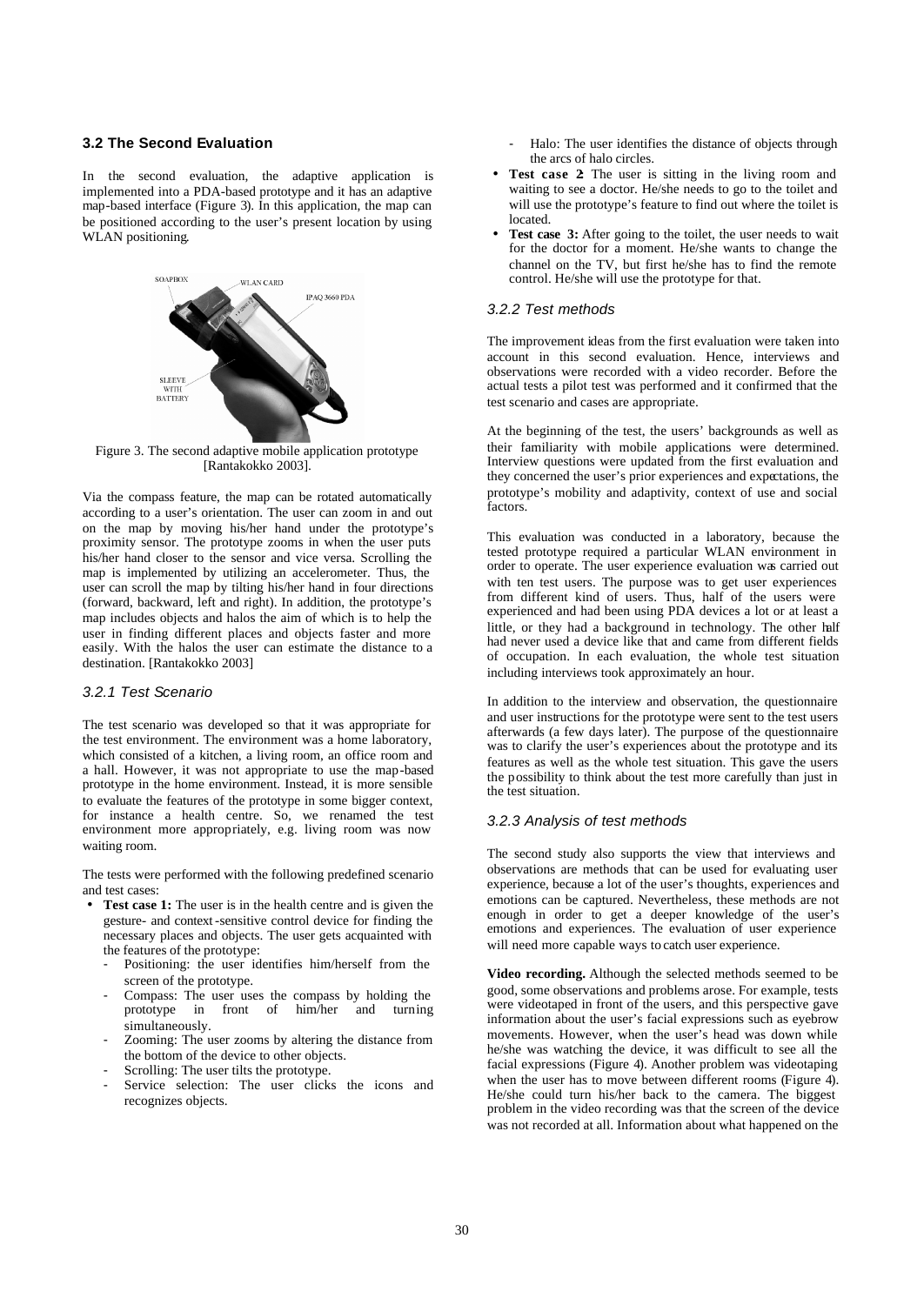screen was captured via the user's "thinking aloud" and the moderator standing alongside the test user and watching the screen.

The use of video recording elicited some new questions for user experience research: Does video recording have an influence on the user's behavior and user experience formation? Do these possible impacts influence user experience? Can we collect all emotions only by using video recording? For example, one test user said that she is very nervous, but that was impossible to interpret from her facial expression and gestures. So, this user experience (emotion) was captured via interview – not by observing.

**Interview.** The first evaluation showed that user experience questions should be formulated in a particular way, so that that the user can understand them easily. In this second evaluation, interview questions were made easier and "the user's language" was used. However, some of the test users regarded the questions as difficult. Does this mean that it is difficult for the user to verbally express his/her experiences? Is some visual expression an easier way for the user to express his/her emotions and thoughts?

**Test situation.** Organizing the test elicited several problems as well. Firstly, the test premises were too small in order to test some features of the prototype, for instance the benefit of positioning. Secondly, the test included too many features for the users to use the prototype and learn all functionalities. The test could be organized so that it is divided into two sessions where a part of the features will be tested first and the rest of them a little later (a week or two). Thus, the learning of the use



Figure 4. Capturing the user's facial expressions, gestures and body movements in interaction with the prototype.



Figure 5. User experience factors captured via interviews and observations.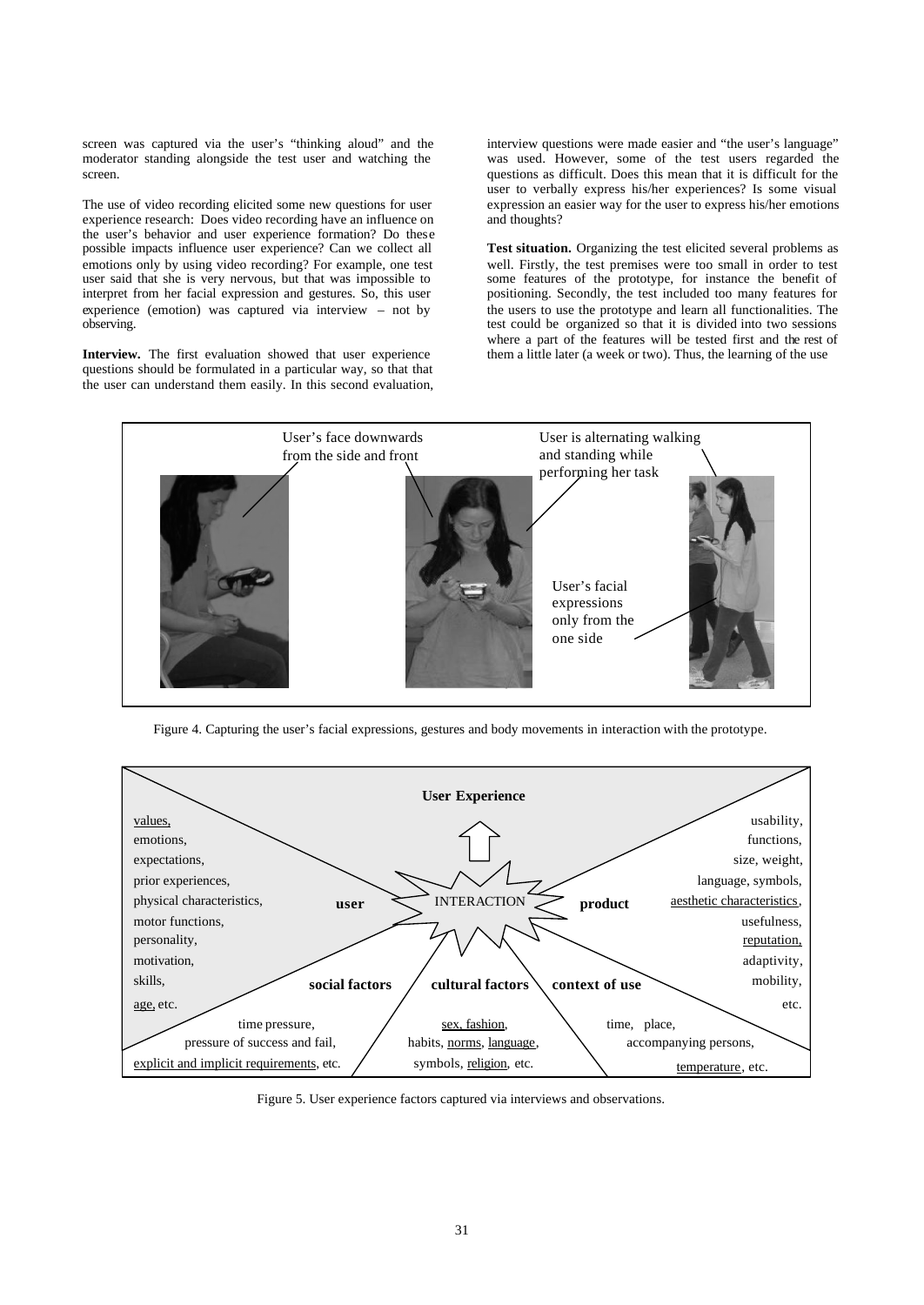of the application can be also evaluated. From the viewpoint of user experience research, there were too many (five) tests in one day. Thus, researchers had to keep a schedule in order to be ready for the next test person. The tests were planned to be conducted one after the other. This strict schedule may have certain influences on user behavior and thus user experiences.

## **4 Results**

This chapter is divided into two parts. Firstly, the benefits and challenges of the interview and observation methods from the viewpoint of user experience research are summarized.

Secondly, the suitability of interviews and observations for user experience research is discussed.

## **4.1 Benefits and Challenges**

Interview is a good method for user experience evaluation, because then the test situation can be like a "chat session" with the test user. It gives the possibility to create a calm and nice atmosphere in test situation. This is also an easy way to get information about the user's background (age, education), prior experiences, expectations and motivation, etc.

Table 1. User experience factors captured via interviews and observations.

| Factor                        | Int.                                                                                                                                                                                                                                                                                                                                                                 | Obs.                                                                                                                                                                                     | <b>Comment</b>                                                                                       |
|-------------------------------|----------------------------------------------------------------------------------------------------------------------------------------------------------------------------------------------------------------------------------------------------------------------------------------------------------------------------------------------------------------------|------------------------------------------------------------------------------------------------------------------------------------------------------------------------------------------|------------------------------------------------------------------------------------------------------|
| <b>User</b>                   |                                                                                                                                                                                                                                                                                                                                                                      |                                                                                                                                                                                          |                                                                                                      |
| values,                       | П                                                                                                                                                                                                                                                                                                                                                                    | $\Box$                                                                                                                                                                                   | NE                                                                                                   |
| emotions,                     | $\Box$                                                                                                                                                                                                                                                                                                                                                               | $\left[x\right]$                                                                                                                                                                         | - Difficult for user to express emotions verbally.                                                   |
| expectations,                 | [x]                                                                                                                                                                                                                                                                                                                                                                  | $\lceil x \rceil$                                                                                                                                                                        | - Interview gave this information very well, also observation gave information about user's          |
|                               |                                                                                                                                                                                                                                                                                                                                                                      |                                                                                                                                                                                          | appearance (shy, enthusiastic)                                                                       |
| prior experiences,            | [x]                                                                                                                                                                                                                                                                                                                                                                  | [x]                                                                                                                                                                                      | - Good and bad experiences about technical devices.                                                  |
|                               |                                                                                                                                                                                                                                                                                                                                                                      |                                                                                                                                                                                          | - Use of device and understanding of symbols.                                                        |
| physical characteristics,     | [x]                                                                                                                                                                                                                                                                                                                                                                  |                                                                                                                                                                                          | - Small hand vs. big device.                                                                         |
| motor functions.              | $\Box$                                                                                                                                                                                                                                                                                                                                                               | $\lceil x \rceil$                                                                                                                                                                        | - Affected user experience (how well can use the product)                                            |
| personality,                  | $\mathbf{x}$                                                                                                                                                                                                                                                                                                                                                         | $\prod$                                                                                                                                                                                  | - Personality affects storytelling (-> user experience results as well). It also affects observation |
|                               |                                                                                                                                                                                                                                                                                                                                                                      |                                                                                                                                                                                          | (gestures).                                                                                          |
| motivation,                   | [x]                                                                                                                                                                                                                                                                                                                                                                  | $\lceil x \rceil$                                                                                                                                                                        | - Motivation and lack of motivation were noticed.                                                    |
| skills,                       | [x]                                                                                                                                                                                                                                                                                                                                                                  | $[$                                                                                                                                                                                      | - Skills influenced user experience (use of different equipments like compass).                      |
| age                           | $\Box$                                                                                                                                                                                                                                                                                                                                                               | $[] \centering \includegraphics[width=0.47\textwidth]{images/TrDiS-Architecture.png} \caption{The 3D (top) and 4D (bottom) are shown in the left and right.} \label{TrDiS-Architecture}$ | <b>NE</b>                                                                                            |
| <b>Product</b>                |                                                                                                                                                                                                                                                                                                                                                                      |                                                                                                                                                                                          |                                                                                                      |
|                               |                                                                                                                                                                                                                                                                                                                                                                      |                                                                                                                                                                                          |                                                                                                      |
| usability,                    | $\Box$                                                                                                                                                                                                                                                                                                                                                               | [x]                                                                                                                                                                                      | - Usability issues were not interviewed/tested, however observation elicited that it affects user    |
|                               |                                                                                                                                                                                                                                                                                                                                                                      |                                                                                                                                                                                          | experience.                                                                                          |
| functions.                    | [x]                                                                                                                                                                                                                                                                                                                                                                  | $\lceil x \rceil$                                                                                                                                                                        | - Interviews and observation gave a lot of information about the functions of the device.            |
| size,                         | ΙxΙ                                                                                                                                                                                                                                                                                                                                                                  | $\lceil x \rceil$                                                                                                                                                                        | - Size of device vs. size of user's hand and use of both hands.                                      |
| weight,                       | [x]                                                                                                                                                                                                                                                                                                                                                                  | $\Box$                                                                                                                                                                                   | - Weight affected use and thus user experience.                                                      |
| language,                     | $\mathbf{x}$                                                                                                                                                                                                                                                                                                                                                         | $\lceil x \rceil$                                                                                                                                                                        | - Affected understanding of the device, and thus user experience in a negative or positive way.      |
| symbols,                      | ΙxΙ                                                                                                                                                                                                                                                                                                                                                                  | $\lceil x \rceil$                                                                                                                                                                        | - Affected understanding of the device, and thus user experience in a negative or positive way.      |
| aesthetic characteristics.    | П                                                                                                                                                                                                                                                                                                                                                                    | $\Box$                                                                                                                                                                                   | <b>NE</b>                                                                                            |
| usefulness.                   | $\lceil x \rceil$                                                                                                                                                                                                                                                                                                                                                    | $[] \centering \includegraphics[width=0.47\textwidth]{images/TrDiS-Architecture.png} \caption{The 3D (top) and 4D (bottom) are shown in the left and right.} \label{TrDiS-Architecture}$ | - Affected user experience in a positive way.                                                        |
| reputation,                   | H                                                                                                                                                                                                                                                                                                                                                                    | $\Box$                                                                                                                                                                                   | <b>NE</b>                                                                                            |
| adaptivity,                   | [x]                                                                                                                                                                                                                                                                                                                                                                  | $\left[ \text{x} \right]$                                                                                                                                                                | - Hard for the user to explain this factor, so the observation gave more information about it.       |
| mobility                      | [x]                                                                                                                                                                                                                                                                                                                                                                  | $\mathsf{L}$                                                                                                                                                                             | - Was regarded as an obvious and positive aspect.                                                    |
| <b>Social factors</b>         |                                                                                                                                                                                                                                                                                                                                                                      |                                                                                                                                                                                          |                                                                                                      |
| time pressure,                | [x]                                                                                                                                                                                                                                                                                                                                                                  | $\lceil x \rceil$                                                                                                                                                                        | - Users leaned on the moderator a lot.                                                               |
| pressure of success and fail, | $\left[ x\right]$                                                                                                                                                                                                                                                                                                                                                    | $\left[ \text{x} \right]$                                                                                                                                                                | - Users explained a lot why they cannot use the device.                                              |
| explicit and implicit req.    | $\mathsf{L}$                                                                                                                                                                                                                                                                                                                                                         | n                                                                                                                                                                                        | <b>NE</b>                                                                                            |
| <b>Cultural factors</b>       |                                                                                                                                                                                                                                                                                                                                                                      |                                                                                                                                                                                          |                                                                                                      |
| sex,                          | $[] \centering \includegraphics[width=0.47\textwidth]{images/TransY_1.png} \caption{The first two different values of $100$ K, $100$ K, $100$ K, $100$ K, $100$ K, $100$ K, $100$ K, $100$ K, $100$ K, $100$ K, $100$ K, $100$ K, $100$ K, $100$ K, $100$ K, $100$ K, $100$ K, $100$ K, $100$ K, $100$ K, $100$ K, $100$ K, $100$ K, $100$ K, $100$ K, $100$ K, $10$ | $[] \centering \includegraphics[width=0.47\textwidth]{images/TrDiS-Architecture.png} \caption{The 3D (top) and 4D (bottom) are shown in the left and right.} \label{TrDiS-Architecture}$ | <b>NE</b>                                                                                            |
| fashion.                      | П                                                                                                                                                                                                                                                                                                                                                                    | П                                                                                                                                                                                        | <b>NE</b>                                                                                            |
| habits.                       | П                                                                                                                                                                                                                                                                                                                                                                    | $\lceil x \rceil$                                                                                                                                                                        | - Users compared features to a magnifier (zooming) and a glass of water (scrolling).                 |
| norms.                        | П                                                                                                                                                                                                                                                                                                                                                                    | $\Box$                                                                                                                                                                                   | NE                                                                                                   |
| language,                     | $\Box$                                                                                                                                                                                                                                                                                                                                                               | $[] \centering \includegraphics[width=0.47\textwidth]{images/TrDiS-Architecture.png} \caption{The 3D (top) and 4D (bottom) are shown in the left and right.} \label{TrDiS-Architecture}$ | <b>NE</b>                                                                                            |
| symbols,                      | [x]                                                                                                                                                                                                                                                                                                                                                                  | $\left[ \text{x} \right]$                                                                                                                                                                | - Symbols were familiar from other contexts.                                                         |
| religion                      | П                                                                                                                                                                                                                                                                                                                                                                    | n                                                                                                                                                                                        | NE                                                                                                   |
|                               |                                                                                                                                                                                                                                                                                                                                                                      |                                                                                                                                                                                          |                                                                                                      |
| <b>Context of use</b>         |                                                                                                                                                                                                                                                                                                                                                                      |                                                                                                                                                                                          |                                                                                                      |
| time,                         | [x]                                                                                                                                                                                                                                                                                                                                                                  | $\lceil x \rceil$                                                                                                                                                                        | - Influenced user experience.                                                                        |
| place,                        | [x]                                                                                                                                                                                                                                                                                                                                                                  | $\left[ \text{x} \right]$                                                                                                                                                                | - Interview and observation gave different information about its influences on user experience.      |
| accompanying persons,         | $\left[ x\right]$                                                                                                                                                                                                                                                                                                                                                    | $\left[ \text{x} \right]$                                                                                                                                                                | - No influence on user experience.<br>NE                                                             |
| temperature                   | $\Box$                                                                                                                                                                                                                                                                                                                                                               | $\Box$                                                                                                                                                                                   |                                                                                                      |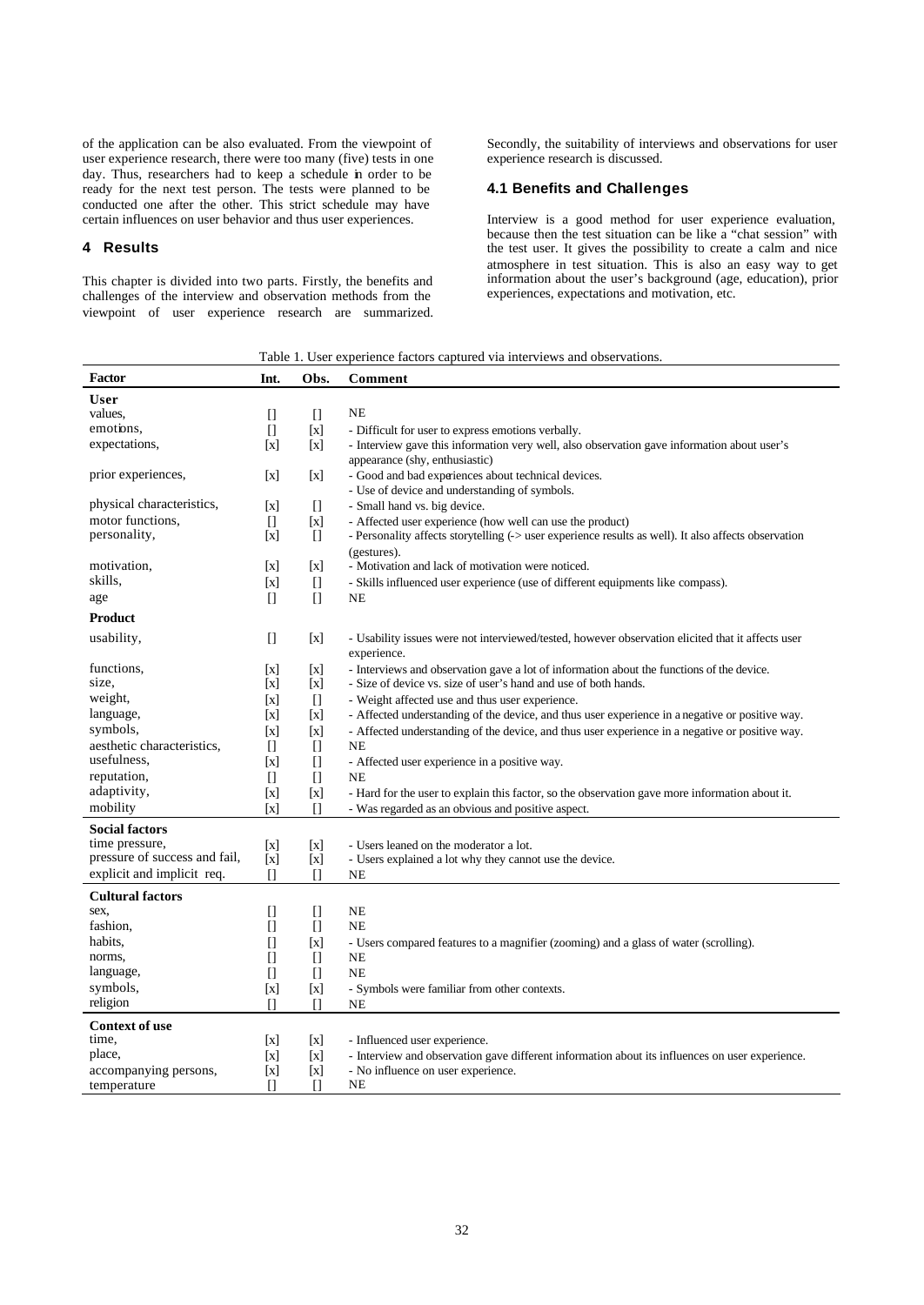However, there are some interesting challenges for the interviewers to clarify. Firstly, questions related to user experience should be formulated very carefully so that the users can understand them easily. Secondly, usually the user can express his/her opinions about a device and its characteristics, but verbally describing his/her feelings about the device is more difficult. In that kind of a situation, the interviewer can try to "read between the lines" when the user speaks about his/her experiences. Nevertheless, this challenge may require using some other methods as well.

Observation also gave information about user experience. However, researchers need to interpret the user's facial expression, body movements and gestures carefully, because the personality of the user will affect how they behave. For example, one test person said that she is very nervous, but her outward appearance was really calm. Moreover, humans make gestures very differently, for instance while one moves his or her eyebrows a lot, the other can move his/her eyes only a little.

These two user experience evaluations elicited that a comprehensive observation will require video recording. In the first evaluation, video recording was not used, and thus only some facial expression was captured. However, the second evaluation was video recorded but still some challenges occurred. The first thing in video recording in user experience research is that it must not influence the user and his/her experiences. This is an interesting challenge. However, in order to collect the user's facial expressions, gestures and actions on the screen, the video recording should be organized from different perspectives, for instance, from the front of the user's face, the top of the screen and a little bit farther away so that the user is in the picture. In order for the observation to be reliable, a tool or a method for interpreting different gestures and emotions is required.

#### **4.2 Suitability for user experience research**

The picture (Figure 1) presented in Chapter 2 illustrates what different factors affect user experience in user-product interaction. In evaluations, some factors can change; for instance, in the user experience evaluation presented in this paper, the user was one part that changed. The device, social and cultural factors and the context of use were the same. Consequently, when the user changes, interaction and user experience change as well (grey areas) (Figure 5).

User experience factors can be captured via interviews or observations on a particular level. Factors, which did not appear in the evaluations, are underlined in the picture (Figure 5) and marked as NE (Not Emerged in the evaluations) in the table (Table 1). However, this paper does not deny that those factors could not be captured via interviews and observations.

The evaluations elicited that some user experience factors can be gathered via both of the methods. For example, the user can comment on the product's functions and say that they are easy to understand and learn. However, when he/she uses product, the observer can perceive that he/she uses  $\dot{\mathbf{t}}$  in the wrong way. On the other hand, observation does not always bring out the user's emotions properly, and thus interview can reveal the true emotions more easily. Hence, interviews and observations can give different information about the same factor, and thus give a more comprehensive view to user experience. This paper presents what user experience factors were captured via interviews and observations (Table 1).

#### **5 Conclusion**

The purpose of this paper was to define how user experience can be evaluated in adaptive mobile applications. In general, the capturing of user experience is quite difficult, because there are so many different factors in user-product interaction (Figure 1). For the evaluation, those factors should be clarified and a goal for the test defined in a test plan. This may help make the evaluation more systematic.

Both the examinations illustrated that interviews and observations are appropriate methods for capturing user experience (Table 1). However, this study confirmed that several methods need to be used in order to evaluate user experience. In addition to the interviews and observations, researchers will need more efficient ways to get information about the user's emotions and experiences, concerning for example collection and interpretation of body gestures and facial expressions. In order to collect authentic emotions, the test situation should be organized so that is as natural as possible. As further research, more user experience evaluations will be done for different adaptive mobile devices, using different methods.

#### **References**

- BELLOTTI, F., BERTA, R., DEGLORIA, A. AND MARGARONE, M. 2002. User Testing a Hypermedia Tour Guide*. IEEE Pervasive Computing,*  33-41*.*
- BUCHENAU, M. AND FULTON SURI, J. 2000. Experience Prototyping, *in Proceedings of the DIS 2000 seminar, Communications of the ACM,* 424-433.
- CONSOLVO, S., ARNSTEIN , L. AND FRANZA, B. R. 2002. User Study Techniques in the Design and Evaluation of a Ubicomp Environment. *In the Proceedings of UbiComp 2002,* LNCS 2498, Springer-Verlag, Berlin, 73-90.

DEWEY, J. 1980. Art as Experience, New York: Perigee, (reprint), 355.

- DEY, A. K. AND ABOWD, G.D. 1999. Towards a Better Understanding of Context and Context-Awareness. *GVU Technical Report*. GIT-GVU-99-22. Georgia Institute of Technology.
- FLECK, M., FRID, M., KINDBERG , T., O'BRIEN-STRAIN, E., RAJANI, R. AND SPASOJEVIC, M. 2002. From Informing to Remembering: Ubiquitous Systems in Interactive Museums. *IEEE Pervasive Computing 1/2*, 17-25.
- FORLIZZI, J. AND FORD , S. 2000. The Building Blocks of Experience: An Early Framework for Interaction Designers, *in Proceedings of the DIS 2000 seminar*, *Communications of the ACM*, 419–423.
- GARRETT, J. J. 2002. The Elements of user experience. User-centered design for the web. New Riders, 208.
- HILTUNEN, M., LAUKKA, M. AND LUOMALA, J. 2002. Mobile User Experience,*Edita Publishing Inc*. Finland, 214.
- JOHANSON, B., FOX, A. AND WINOGRAD, T. 2002. The Interactive Workspaces Project: Experiences with Ubiquitous Computing Rooms. *IEEE Pervasive computing 1/2*, 67-74.